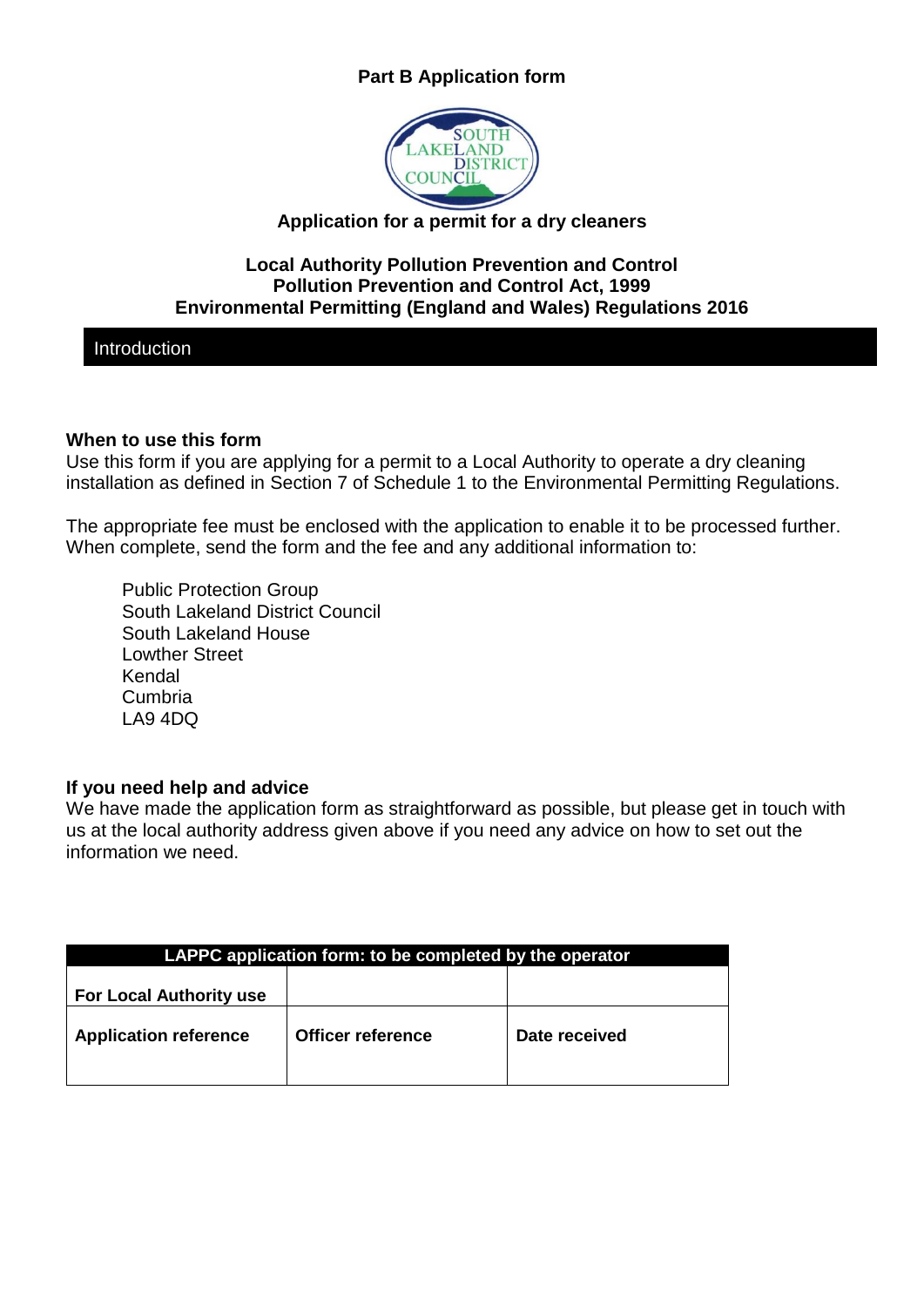A1.1. **Name of the premises** …………………………………………………………………………………………………. A1.2. Please give the **address of the premises** …………………………………………………………………………………………………. …………………………………………………………………………………………………. …………………………………………………………………………………………………. Postcode ............................................Telephone.......................................................... A1.3. Do you have an existing permit for a dry cleaning installation? .................................... A2.1. **The Applicant** - Please provide the full name of company or corporate body or the name of the sole trader or the names of the partners ………………………………………………………………………………………………… Trading/business name (if different) ………………………………………………………………………………………………… Registered Office address …………………………………………………………………………………………………

…………………………………………………………………………………………………

…………………………………………………………………………………………………

Postcode ............................................Telephone.......................................................

### A2.2. **Holding Companies**

Is the operator a subsidiary of a holding company within the meaning of section 1159 of the Companies Act 2006?

No Yes Name of ultimate holding company .................................................................. Ultimate holding company registered office address ……………………………………………………………………………………………….. ………………………………………………………………………………………………..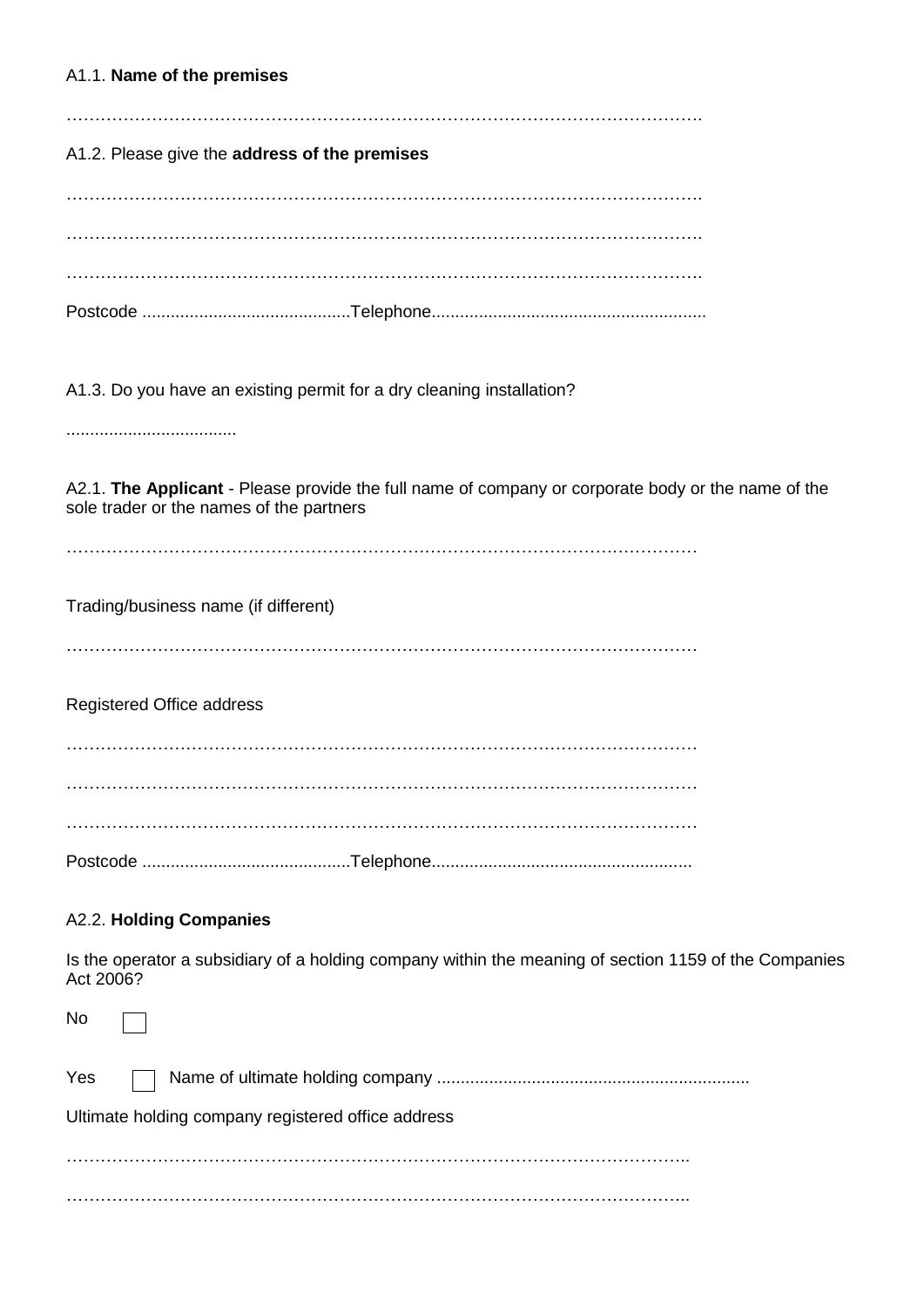……………………………………………………………………………………………….. Postcode ............................................Telephone.......................................................

#### A3 **Who can we contact about your application?**

*It will help to have someone who we can contact directly with any questions about your application. The person you name should have the authority to act on behalf of the operator - This can be an agent or consultant.*

| Address |  |
|---------|--|
|         |  |
|         |  |
|         |  |
|         |  |
|         |  |

#### B**. About the installation**

B1.2. Please attach a plan of the premises showing the location of:

- (a) the premises
- (b) where the dry cleaning machine(s) will be installed
- (c) where the dry cleaning solvents will be stored
- (d) where the dry cleaning residue will be stored

(e) any drains within the installation and in the immediate area of the installation which may be affected as a result of any potential Volatile Organic Compound (VOC) release from the dry cleaning operations

B1.3. Please supply a description of the location and methods of storage of:

(a) dry cleaning solvents

(b) dry cleaning residue

B1.4. Make, model name/number, serial number, load capacity, date of installation and type of dry cleaning solvent used.

| Make | Model | Serial | Load     | Date      | Dry cleaning |
|------|-------|--------|----------|-----------|--------------|
|      |       | number | capacity | installed | solvent      |
|      |       |        |          |           |              |
|      |       |        |          |           |              |
|      |       |        |          |           |              |
|      |       |        |          |           |              |
|      |       |        |          |           |              |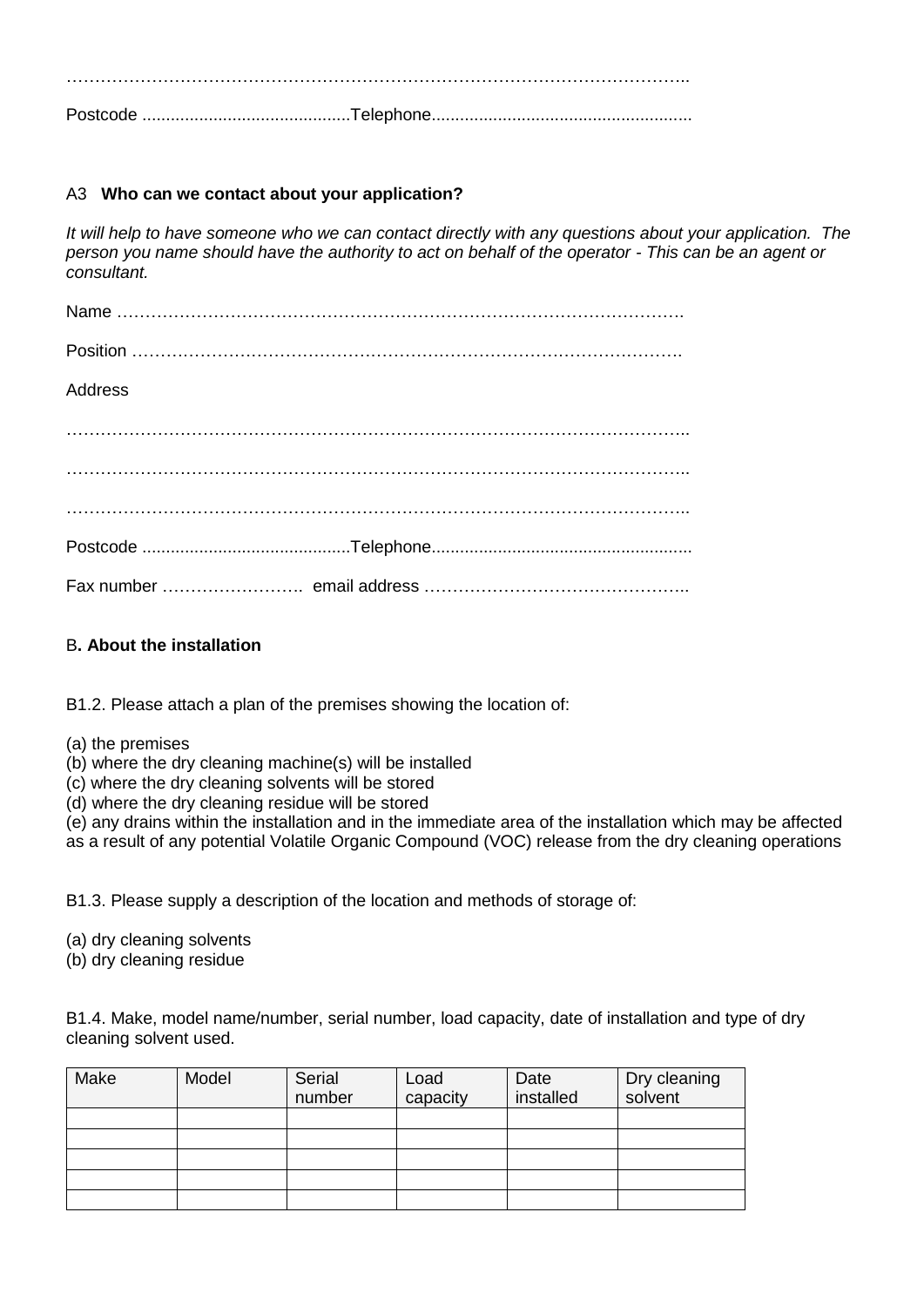B1.5. Provide details, including a schedule, of checking and maintenance procedures for each machine. This should include the machine manufacturers' recommended operating procedures, checking and maintenance requirements and any other additional procedures undertaken by the operator. (This should be submitted in a form of a list of the activities carried out and their frequencies. For additional guidance see Section 3, paragraph 3.14 of PG6/46(04)).

B1.6. Provide details of any other activities carried out within the dry cleaning installation which involve the use of organic solvents in particular spot clean solutions, water-proofing solutions and any other solvents or solvent-borne preparations.

B1.7. Provide details on the training and relevant qualifications regarding operating and maintaining the dry cleaning machine in accordance with this guidance.

B1.8. Specify how the product will be weighed and recorded weekly and annually.

B1.9. Provide details how the mass or volume of solvent used will be determined and recorded weekly and annually (due to the low use spot cleaning solvents they need only to be determined annually).

B2.0. **Risk Phrase Solvents** At the time of writing and in the future it is believed unlikely that these materials will be used within the dry cleaning industry. (*Details of the risk phrases of the materials used can be found on the original suppliers packaging and in the Materials Safety Data Sheet (MSDS) for the product).*

Are any substances or preparations which because of their VOC content are required carry one or more of the following risk phrases used within the installation:

- R45 May cause cancer\*
- R46 May cause heritable genetic damage\*
- R49 May cause cancer by inhalation\*
- R60 May impair fertility\*
- R61 May cause harm to the unborn child\*.  **\***H340, H350, H350i, H360D or H360F under the Globally Harmonised System of Classification and Labelling of Chemicals

| Yes |  |
|-----|--|
| No  |  |

If **Yes,** provide full details of how and why these risk phrase materials are used and how the requirements of the EU Solvent Emissions Directive on substitution, control and limiting of emissions of risk phrase materials will be met.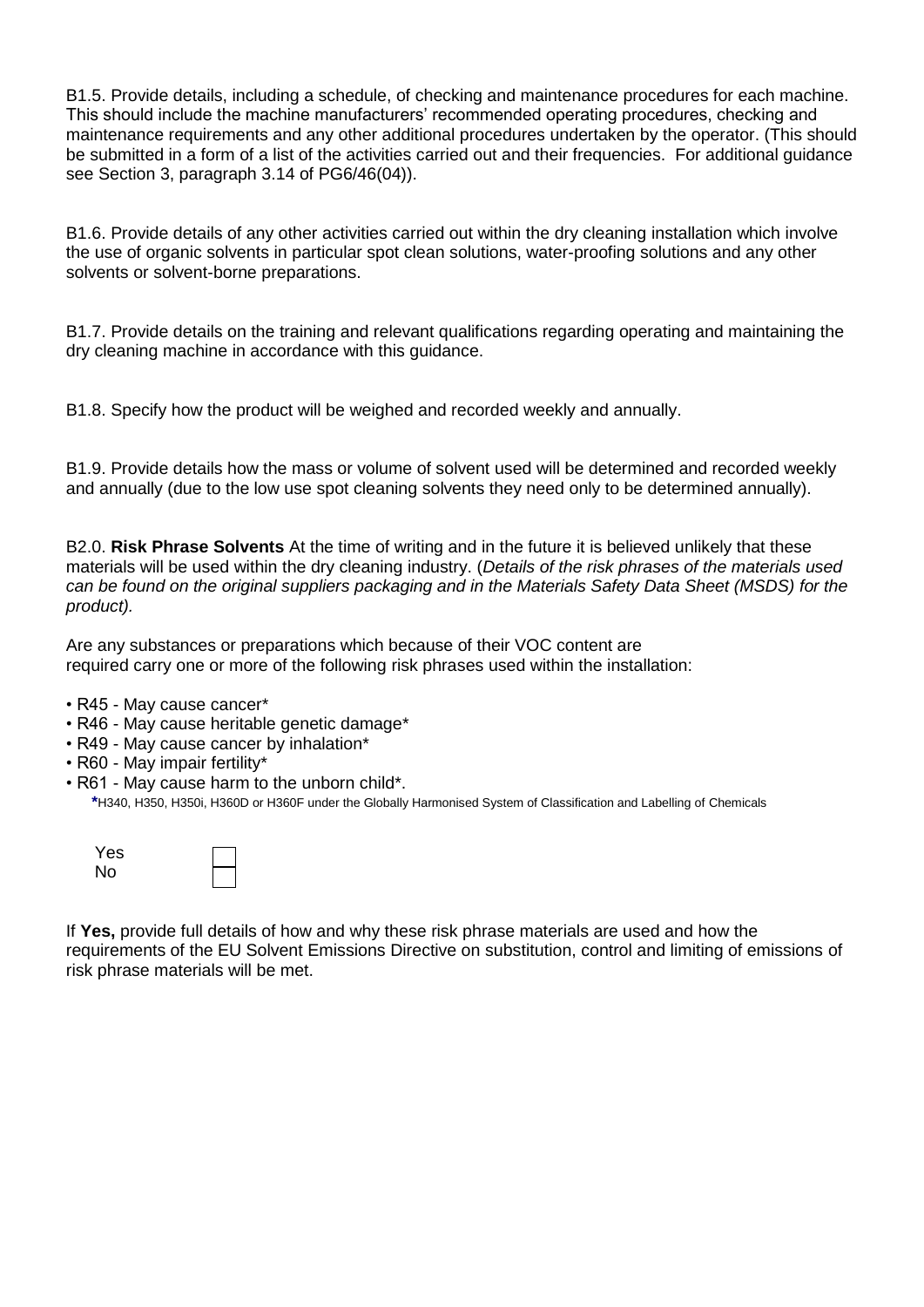#### C1. **Fees and Charges**

The enclosed charging scheme leaflet gives details of how to calculate the application fee. Your application cannot be processed unless the application fee is correct and enclosed.

C1.1. Please state the amount enclosed as an application fee for this installation.

£................................

Cheques should be made payable to South Lakeland District Council.

We will confirm receipt of this fee when we write to you acknowledging your application.

C1.2. Please give any company purchase order number or other reference you wish to be used in relation to this fee.

#### **C2. Annual charges**

If we grant you a permit, you will be required to pay an annual subsistence charge. If you don't pay, your permit can be revoked and you will not be able to operate your installation.

C2.1. Please provide details of the address you wish invoices to be sent to and details of someone we may contact about fees and charges.

……………………………………………………………………………………………….. ..……………………………………………………………………………………………... ……………………………………………………………………………………………….. Postcode............................................Telephone........................................................

#### C3. **Commercial confidentiality**

C3.1. Is there any information in the application that you wish to justify being kept from the public register on the grounds of commercial or industrial confidentiality?



If **Yes**, please provide full justification, considering the definition of commercial confidentiality within the EP Regulations (See the General Guidance Manual).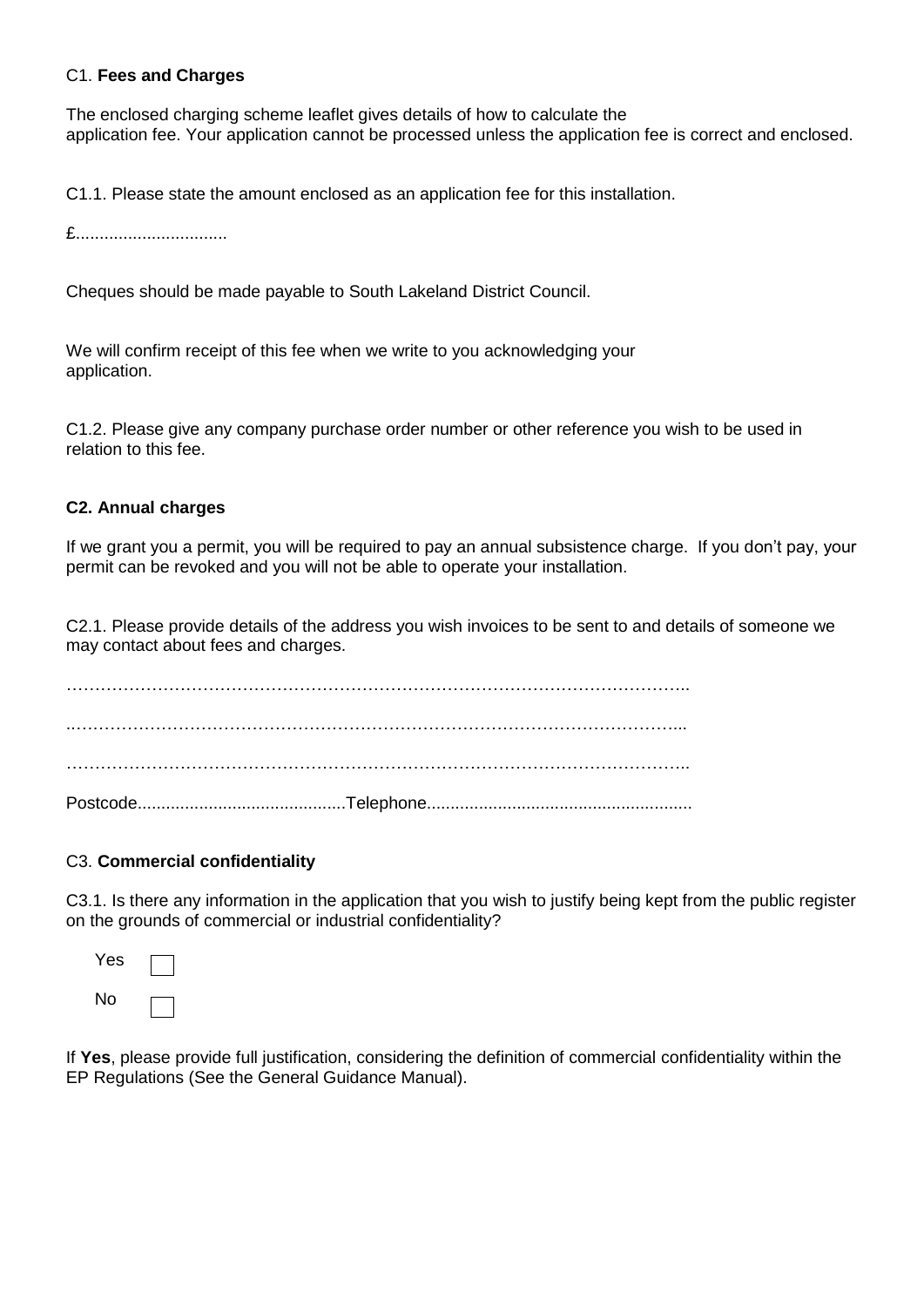#### C4. **Data Protection**

The information you give will be used by the Local Authority to process your application. It will be placed on the relevant public register and used to monitor compliance with the permit conditions. We may also use and or disclose any of the information you give us in order to:

- consult with the public, public bodies and other organisations,
- carry out statistical analysis, research and development on environmental issues,
- provide public register information to enquirers,
- make sure you keep to the conditions of your permit and deal with any matters relating to your permit
- investigate possible breaches of environmental law and take any resulting action,
- prevent breaches of environmental law,
- offer you documents or services relating to environmental matters,
- respond to requests for information under the Freedom of Information Act 2000 and the Environmental Information Regulations 2004 (if the Data Protection Act allows)
- assess customer service satisfaction and improve our service.

We may pass on the information to agents/ representatives who we ask to do any of these things on our behalf.

It is an offence under regulation 38 of the EP Regulations, for the purpose of obtaining a permit (for yourself or anyone else) to:

- make a false statement which you know to be false or misleading in a material particular,
- recklessly make a statement which is false or misleading in a material particular.

If you make a false statement

- we may prosecute you, and
- if you are convicted, you are liable to a fine or imprisonment (or both).

#### **C5 Declaration: previous offences** (delete whichever is inapplicable)

I/We certify

#### EITHER

No offences have been committed in the previous five years which are relevant to my/our competence to operate this installation in accordance with the EP Regulations.

OR

The following offences have been committed in the previous five years which may be relevant to my/our competence to operating this installation in accordance with the Regulations:

……………………………………………………………………………………………… ……………………………………………………………………………………………… Signature …………………………………………………………………………………. Name ……………………………………………………………………………………… Position……………………………………………………………………………………. Date ……………….